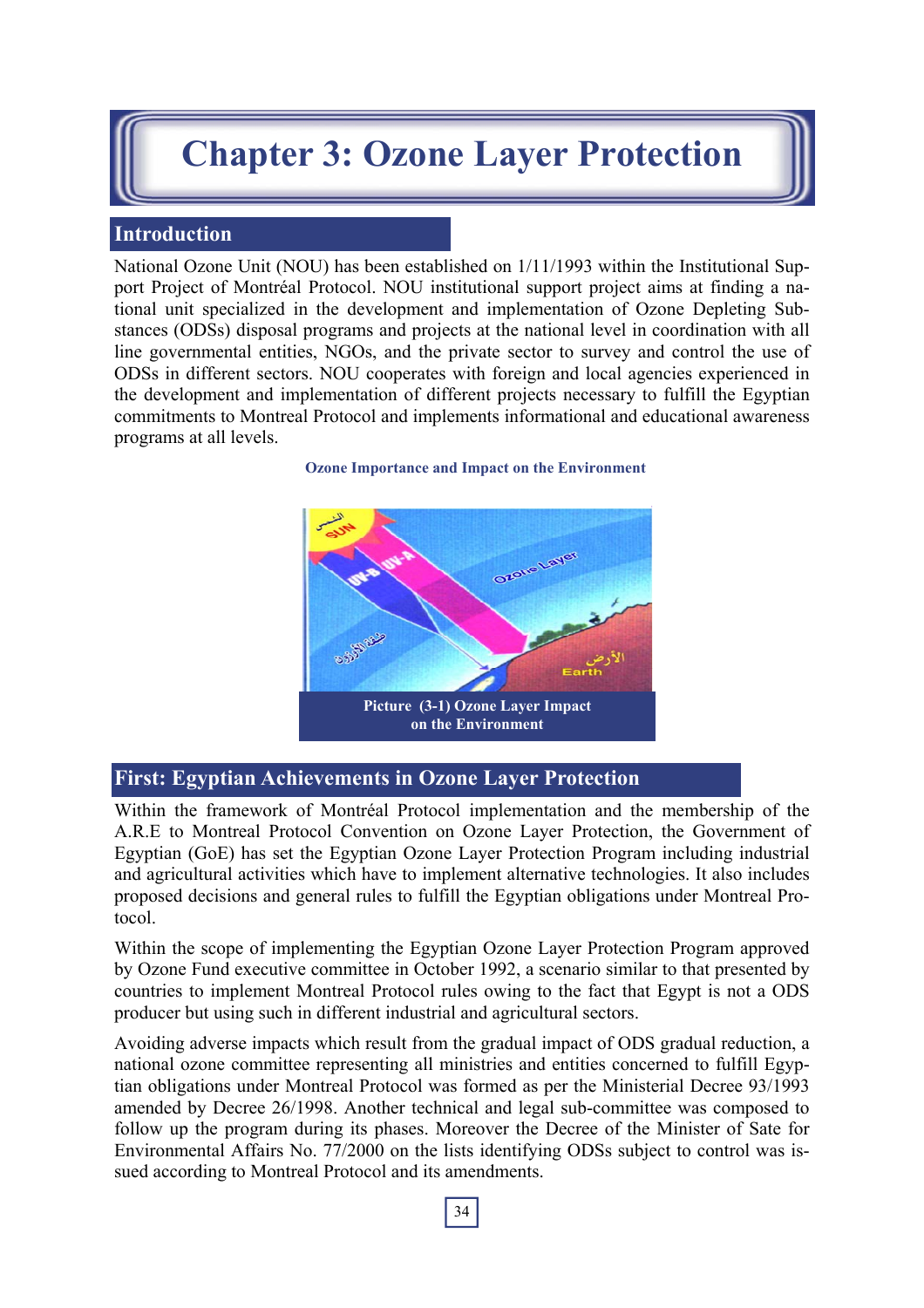The following are some of the Egyptian Ozone Layer Protection Programs for various industrial and agricultural sectors.

#### **1. Foam Production Sector:**

During 2006, full elimination of the use of ozone depleting substances (CFCs) has been fully accomplished in 36 industrial facilities producing all types of foam. Additionally, the Ozone Fund approved on funding such facilities to use the alternative technology as well as replacing equipment besides training on modern technology. Accordingly, 1302.8 tones of ODSs consumed by such sector are reduced.

#### **2. Domestic Refrigerators Production Sector:**

Total elimination of the use of ozone depleting substances (R-11, R-12) has been implemented in 28 industrial facilities producing domestic, commercial, and industrial refrigerators as well as the introduction of new insulation and mechanical cooling circuit technologies. Ozone-friendly products are currently widely marketed, particularly those operated by R-134a cooling gas in the mechanical circuits and R-141B cooling gas in refrigeration insulation. The sector is funded by the Ozone Multilateral Fund MLF.

#### **3. Industrial Solvents Sector:**

By the end of 2005, total elimination of the use of ozone depleting substances "CTC  $\&$ TCA" (Carbon Tetrachloride & 1-1-1 Trichloroethane) has been implemented in 9 national companies where annual consumption of depleting substances was reduced by 439.9 tons and replaced by ozone-friendly substances. During 2006, the work was assumed in 5 industrial companies of the sector. By the end of 2007, the use of ODSs was entirely phased-out putting an end to the consumption of ODS 40.8 tons used as solvents for cleaning in electronic production, metal industries, and some plastic products besides a special use for aluminum purification.

#### **4. Halon Sector:**

A national strategy has been developed to put an end to the use of ODSs used in fire extinguishing operations. MLF has funded the strategy and Egyptian Halon Bank establishment. The Halon Bank aims at the recycling halons to be used in necessary requirements in different vital sectors. A cooperation protocol is signed between MSEA and the Ministry of Military Production on 16 September 2006. Helwan Engineering Industries Co. (Military Factory 99) has been chosen to manage Halon Bank Project under UNDP and MSEA supervision. By the end of 2007, equipment installation and operation besides personnel training on halon recycling are fully accomplished.

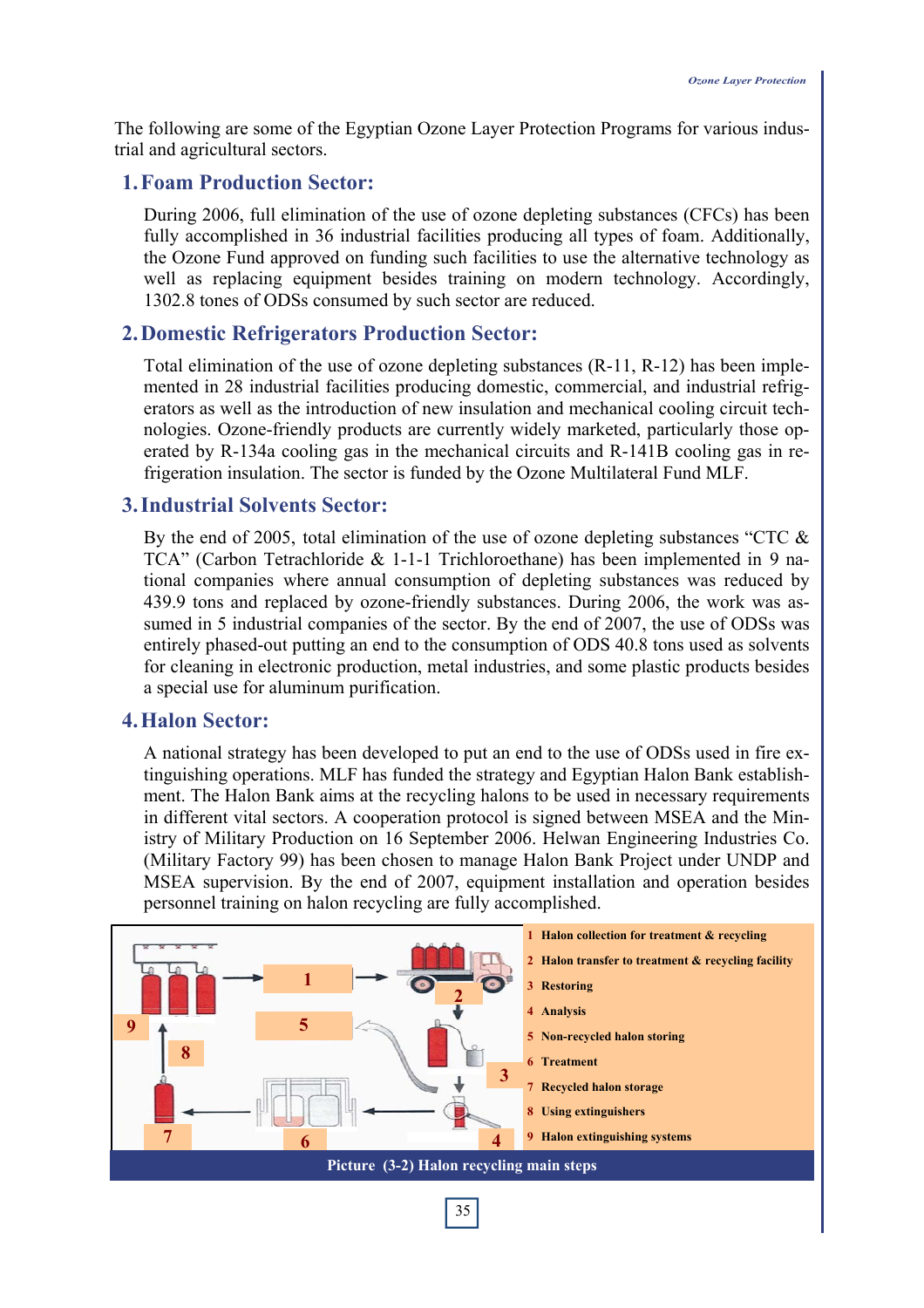## **5. Medical Aerosol Sector:**

By the end of 2006, the development of Egyptian Pharmaceutical Sector Strategy is accomplished aiming at transforming medical aerosols production lines using chlorofluorocarbons CFCs as propellants in manufacturing Meter Dose Inhalers (MDI) used in asthma and allergic respiratory diseases treatment. MLF had approved funding the strategy in cooperation with the Ministry of Health and Population (MoHP) to phase-out consumption of these substances; given that this sector consumes 163 tons of CFCs. Full transformation of pharmaceutical companies' production lines is expected to be fulfilled by 2009.

## **6. Maintenance and Repair Sector of Cooling and Conditioning Sets, Refrigeration Management Plan (RMP):**

The implementation of the Egyptian Strategy for maintenance and repair sector of cooling and conditioning sets began in 2004. Implementation phase II of this strategy (RMP) has been accomplished by the end of 2006.

The strategy aims at eliminating the use of 162 tons of CFCs (R-11, R-12, R-113, R-114 and R-115) that were consumed annually during maintenance and repair operations in order to confront the adverse effects of banning the production and importation of CFCs by 2010.

The strategy implementation included various activities and achievements, the most significant of which are the following:

- a. Providing competent entities and maintenance and repair centers (workshops) of cooling and conditioning sets with devices and equipment operated with modern technology for recycling cooling gas.
- b. Conducting training programs for qualifying official and non-official staff on modern technology to use recovery and recycling devices as well as modern technology for cooling and conditioning devices maintenance and repair.



**Picture (3-3) Recovery and recycling device of automotive conditioning devices** 

## **7. The Egyptian Strategy for Final Elimination of ODSs Use (National Phase-out Plan NPP):**

The Egyptian Strategy for the Final Elimination of ODS Use aims at eliminating the use of 822 tones of CFC consumed in cooling and conditioning devices by 2010 according to Table (3-1). By the end of 2006, Phase I and all planned objectives: the reduction of 582 tones of CFCs without affecting the national economy, have been accomplished. The following are the most important activities and achievements of NPP, Phase I:

- a. Selecting the best recovery and recycling equipment for cooling and conditioning devices and distributing them over service centers aiming at seizing and reducing the consumption of CFC.
- b. Organizing a national training program for training and qualifying 1240 trainees on maintenance and repair of modern technology applied on Cooling and Conditioning Sector devices.